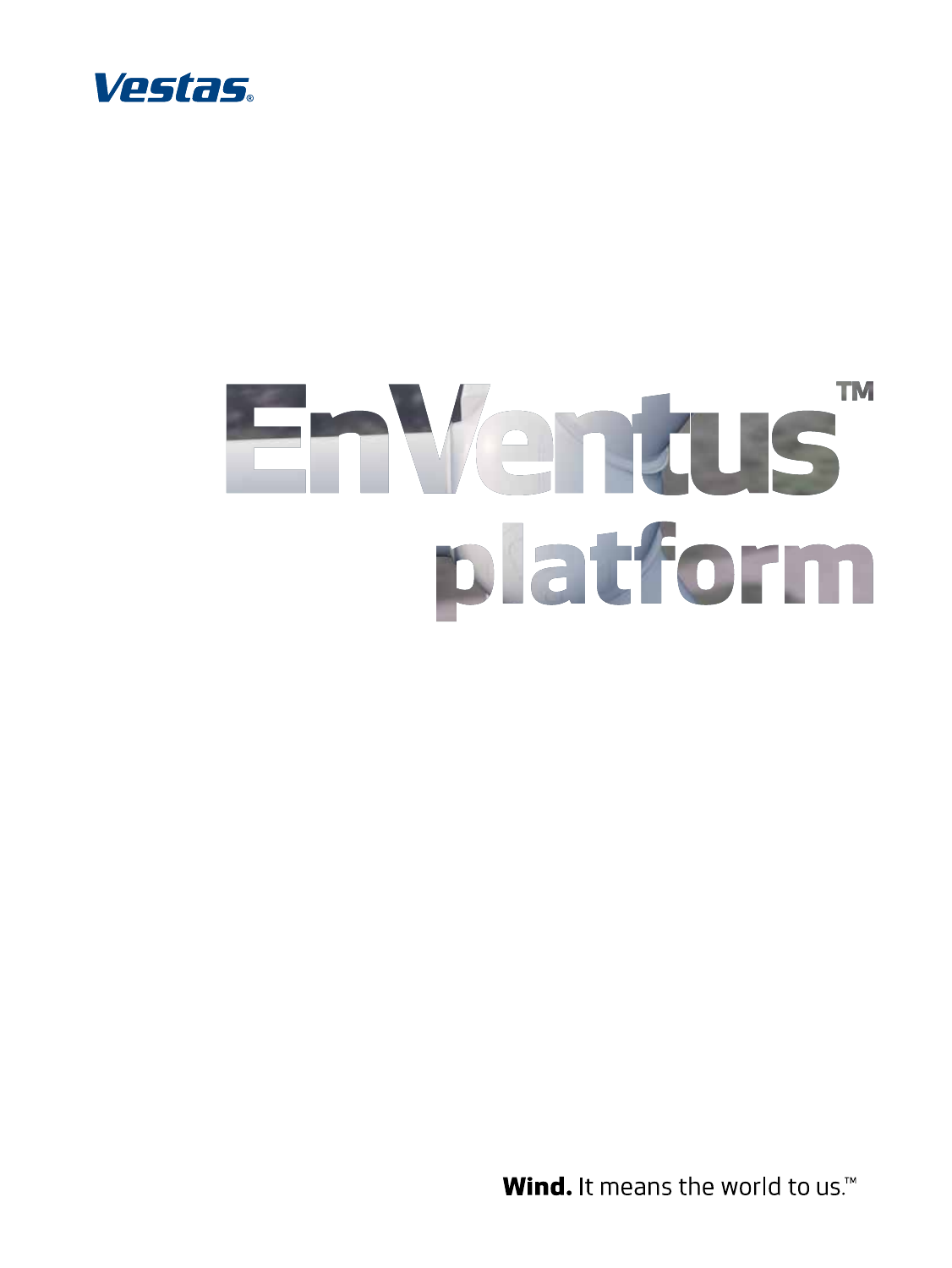# The **foundation** for the future of wind

We are pioneers. We keep moving and improving. It's what Vestas does. En Ventus™ is the next phase of this journey. By connecting heritage with innovation, Vestas creates solutions that responsibly address tomorrow's energy challenges.

#### **Market opportunities**

Our customers are demanding ever more advanced wind turbines, enabling profitable project realisation in increasingly challenging locations as the renewable energy landscape expands and diversifies; larger, more powerful turbines responsive to evolving grid requirements.

#### **Customised to maximise**

EnVentus™ represents the next generation in the evolution of wind turbines. It is the platform architecture from which new

variants will arise. Designed to encompass a wide range of turbine configurations, system designs apply modularity to meet customisation and market demands more efficiently. Combined with the extensive Vestas portfolio of solutions, EnVentus™ variants can maximise the potential of each unique wind site.

#### **On the shoulders of giants**

EnVentusTM is the realisation of a vision to connect the best engineering from Vestas. Building on more than 132 GW of tried and tested technology, EnVentus™ aims to ensure continued leadership. Using technology and experience from both onand offshore, the EnVentus™ platform architecture combines advanced proven system designs that deliver innovation.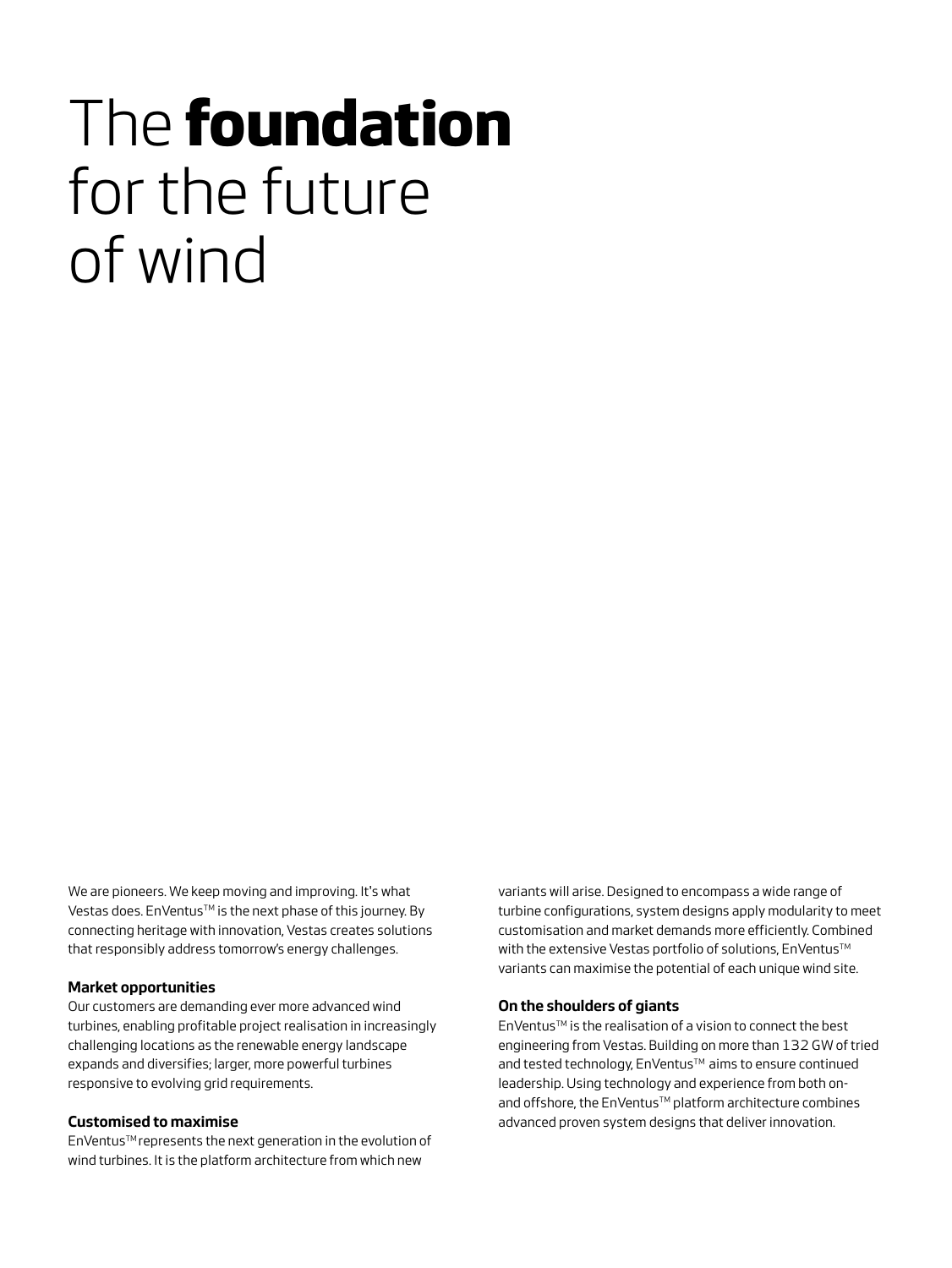# **+132 GW**

 $\mathbb{R}$ 

 $\Box$ 

w

**LET** L)

W

**Links** 

By connecting advanced modular design with more than 132 GW of tried and tested technology, EnVentus™ aims to ensure continued technology leadership.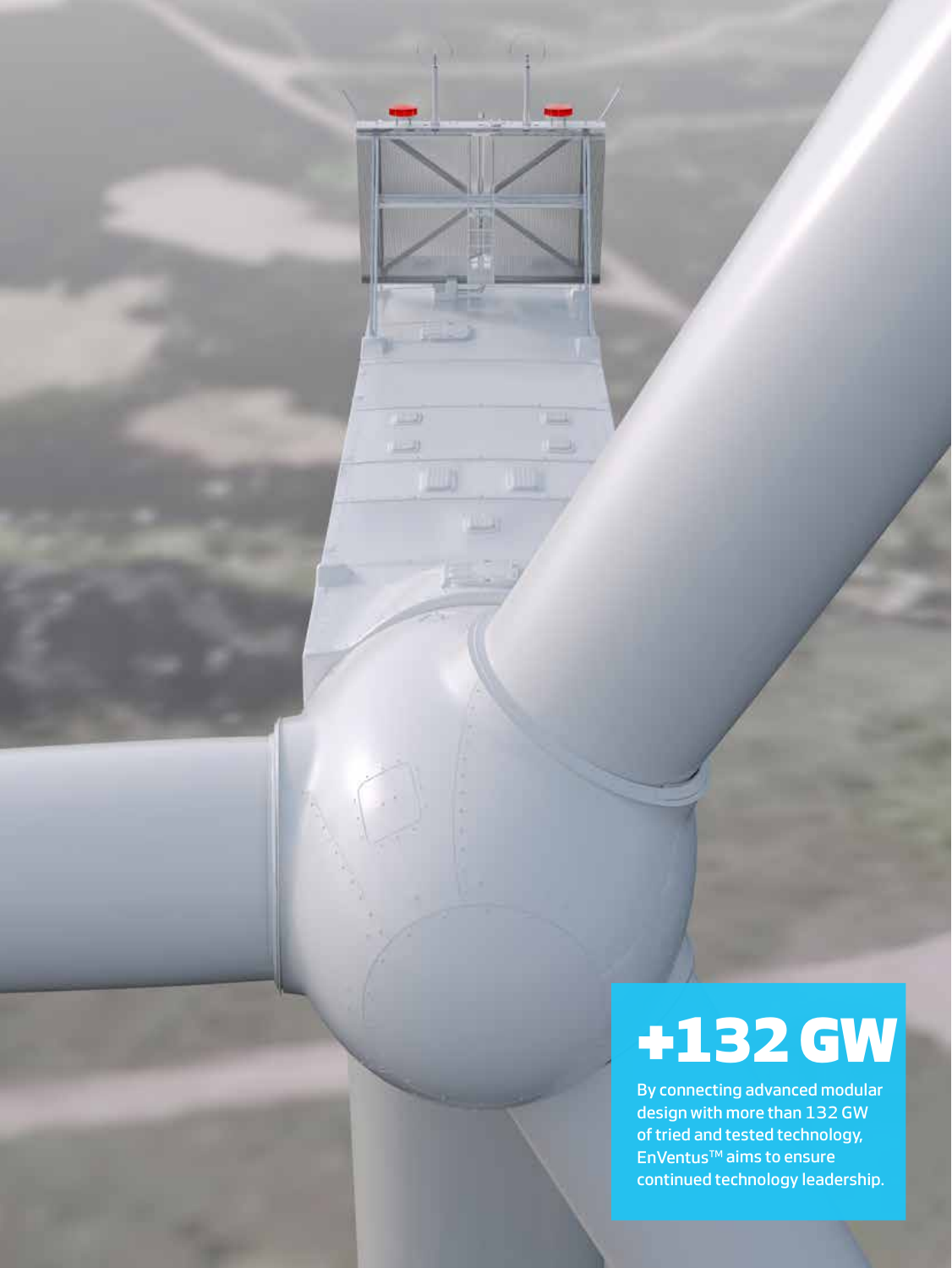



# **40 years of experience**

The EnVentus<sup>™</sup> platform architecture connects proven system designs from the 2 MW platform, 4 MW platform, and 9 MW platform.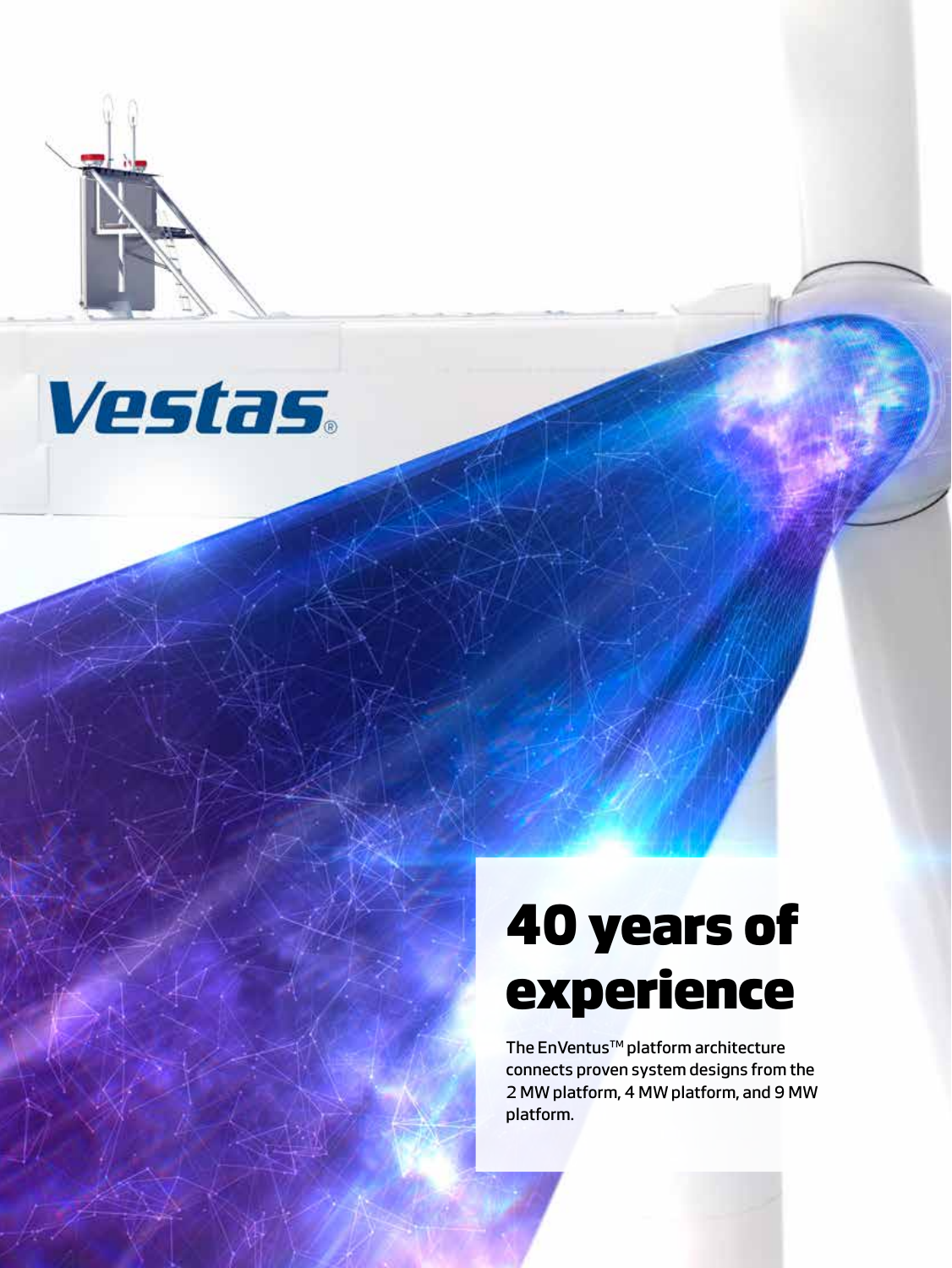# **Connecting certainty** with innovation

The EnVentus™ platform is the result of meticulous and careful evaluation of an unbroken line of Vestas technology solutions. With more than 132 GW of wind turbine capacity installed and 40 years of experience in relentlessly pursuing better performance through technology and service, EnVentus™ is Vestas' next generation in the evolution of wind turbines.

### **Proven technology**

The EnVentus™ platform architecture connects proven system designs from the 2 MW platform, 4 MW platform and 9 MW platform turbine technology. The result is one versatile platform that delivers a higher level of robustness and performance with the ability to meet varying grid compliance requirements around the world.

### **System efficiency**

The EnVentus™ platform architecture features a full-scale converter, proven from the 4 MW platform, capable of meeting complex and differing grid requirements in local markets. The full-scale converter is matched by a permanent magnet generator for maximum system efficiency and balanced by a medium-speed drivetrain. Known from the 9 MW platform, the EnVentus™ powertrain is optimised to reduce structural loads and has been chosen for reasons of mechanical robustness and flexibility. Combined with advanced load management strategies, the EnVentus™ platform enables siting at increasingly complex project conditions.

#### **Latest solutions**

The EnVentus™ platform architecture benefits from the latest developments in control systems, applying the Vestas Control System 8000 currently operating on the 4 MW platform. Similarly, the portfolio of standard towers are based on Tubular Steel Tower (TST), High Tubular Steel Tower (HTST), Concrete Hybrid Towers (CHT), or Large Diameter Steel Tower (LDST) technology, reaching hub heights of up to 169m.

V150-6.0 MW™ and V162-6.0 MW™ blades are the result of incremental improvements to proven technical solutions. All EnVentus™ turbines feature slender profile and pre-bent blades, optimised for weight through application of carbon pultrusion material and a structural shell blade design, enabling the optimisation of the structural loads while increasing the rotor sizes. Vestas' most advanced aerofoil design ensures high aerodynamic performance and excellent sound power levels.

### **Tested to the limit**

By applying reusable modules, versatility in offering can be achieved while adhering to Vestas' rigorous testing standards. The Vestas Test Centre is unrivalled in the wind industry. We test nacelle components using accelerated life testing under mixed and aggregated environmental conditions. For critical components, Highly Accelerated Life Testing (HALT) identifies potential failure modes and mechanisms. Specialised test rigs ensure strength and robustness for the gearbox, generator, yaw and pitch system, lubrication system and accumulators. Our quality control system ensures that each component is manufactured to design specifications and performs at site. We systematically monitor measurement trends that are critical to quality, locating defects before they occur.

### **We know wind**

Vestas is the right partner to help you realise the full potential of your wind site. We have the largest installed capacity in the industry and currently monitor over 40,000 turbines across the globe: Tangible proof of our commitment to making renewable energy solutions that are productive, reliable and economical.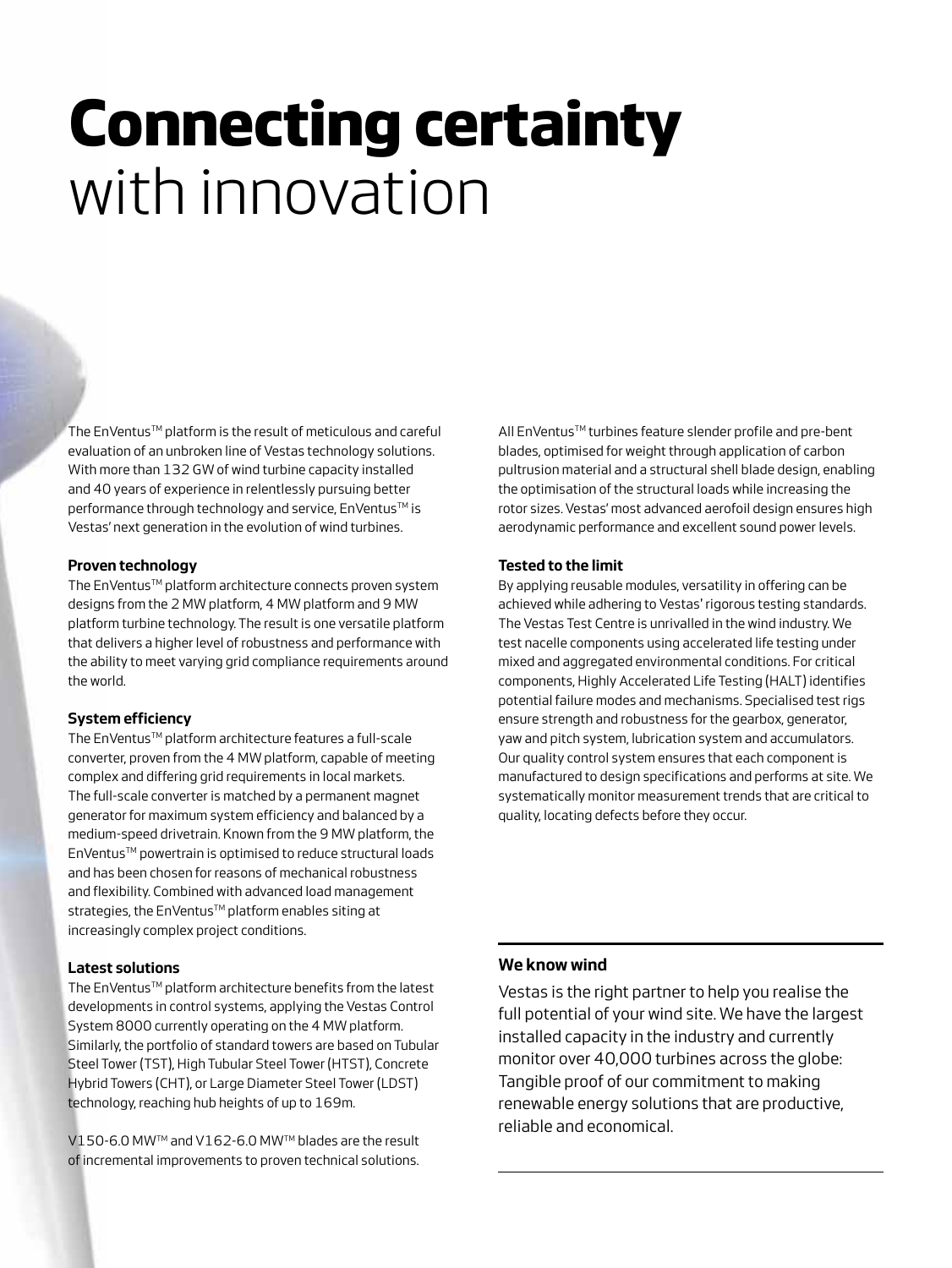

# **Maximised**  site potential

The Vestas EnVentus™ platform adds two new variants to the wide range of existing Vestas turbines, providing the ability to create an even more finely matched combination of turbines to harness available wind energy in any specific location.

# **Versatility at the core**

Through advanced modularity in design, EnVentus™ aims to meet customisation needs more efficiently combining reusable modules depending on unique market and project conditions. V150-6.0 MW™ and V162-6.0 MW™ are designed with global applicability in mind. EnVentus™ based variants benefit from a full-scale converter enabling compliance with varying marketspecific grid code requirements. The wide range of standard hub heights, options, and modes of operation contribute to the ability to meet specific requirements.

# **Business case flexibility**

The relationship between rotor size and rating in V150-6.0 MW™ and V162-6.0 MW™ help maximise turbine level production. This makes them especially suitable for projects limited by the number of wind turbines installed. Combining double-digit\* annual energy production improvements in low, medium and high wind speeds with 2020 and early 2021 deliveries, V150- 6.0 MWTM and V162-6.0 MWTM are ready to secure project realisation in auction and permit based environments.

# **V150-6.0 MWTM**

The V150-6.0 MWTM lifts the larger rotor introduced with V150-4.2 MW™ into stronger wind speeds. Combined with its

# **Rotor size development**



higher generator rating, it increases the production potential at WTG level by more than 20 percent compared to V136-4.2 MW™ in medium wind speed conditions. Applying Vestas' most advanced aerofoil blade design combined with lower rotational speeds of the EnVentus™ drivetrain, means realisation of power production potential at very low sound power levels. A comprehensive portfolio of standard and sitespecific towers allow for application in tip height constraint markets, varying from 180m to 230m.

## **V162-6.0 MWTM**

With a swept area of over 20,000m<sup>2</sup>, the V162-6.0 MW<sup>™</sup> applies the largest rotor size in the Vestas portfolio to achieve industry-leading energy production paired with a high capacity factor. Due to the large operational envelope, the V162-6.0 MWTM has great relative siteability on both turbulence and average wind speeds. With a maximum Sound Power Level of 104.3dB(A) and over 30 percent higher energy production than the V150-4.2 MW™, the V162-6.0 MW™ establishes a new benchmark in competitiveness.

### **All of Vestas**

As part of the suite of Vestas offerings, V150-6.0 MW™ and V162-6.0 MW™ can be combined with an extensive list of technology options to create customised solutions to suit the needs of each unique project. By adding options to the standard turbine, we can enhance the performance and adaptability of the wind power project and facilitate a shorter permitting cycle at restricted sites. These options can be a decisive factor in realising your specific project and the business case certainty of your investments. Additionally, the well-established Vestas manufacturing and global supply chain setup ensure the ability to deliver, while supporting local requirement.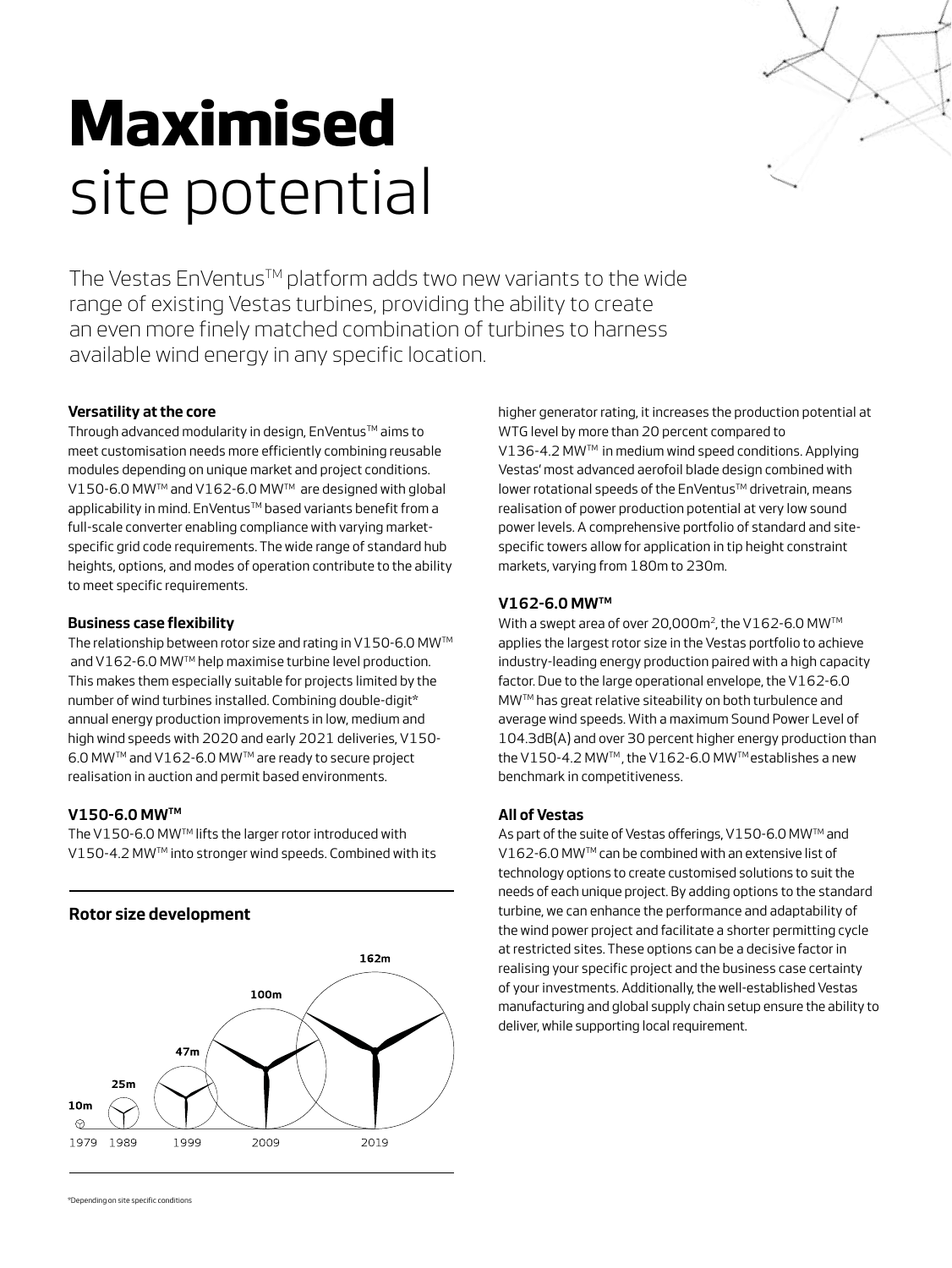

#### **WIND CLASSES**

| Turbine type       | Low wind speeds | <b>Medium wind speeds</b> | <b>High wind speeds</b> |
|--------------------|-----------------|---------------------------|-------------------------|
| EnVentus™ turbines |                 |                           |                         |
| V150-6.0 MW™       |                 |                           |                         |
| V162-6.0 MW™       |                 |                           |                         |

### **Options available for the EnVentus™ platform:**

- · Aviation Markings on the Blades
- · Vestas Bat Protection System
- · Aviation Lights
- · Condition Monitoring Solution
- · Fire Supression
- · Lightning detection
- · Load Optimised Modes
- · Low Temperature Operation to -30°C
- · Oil Debris Monitoring System
- · Vestas Shadow Detection System
- · Service Personnel Lift
- $\cdot$  Vestas Ice Detection<sup>™</sup>
- $\cdot$  Vestas Anti-Icing System<sup>TM</sup>
- · Vestas InteliLight®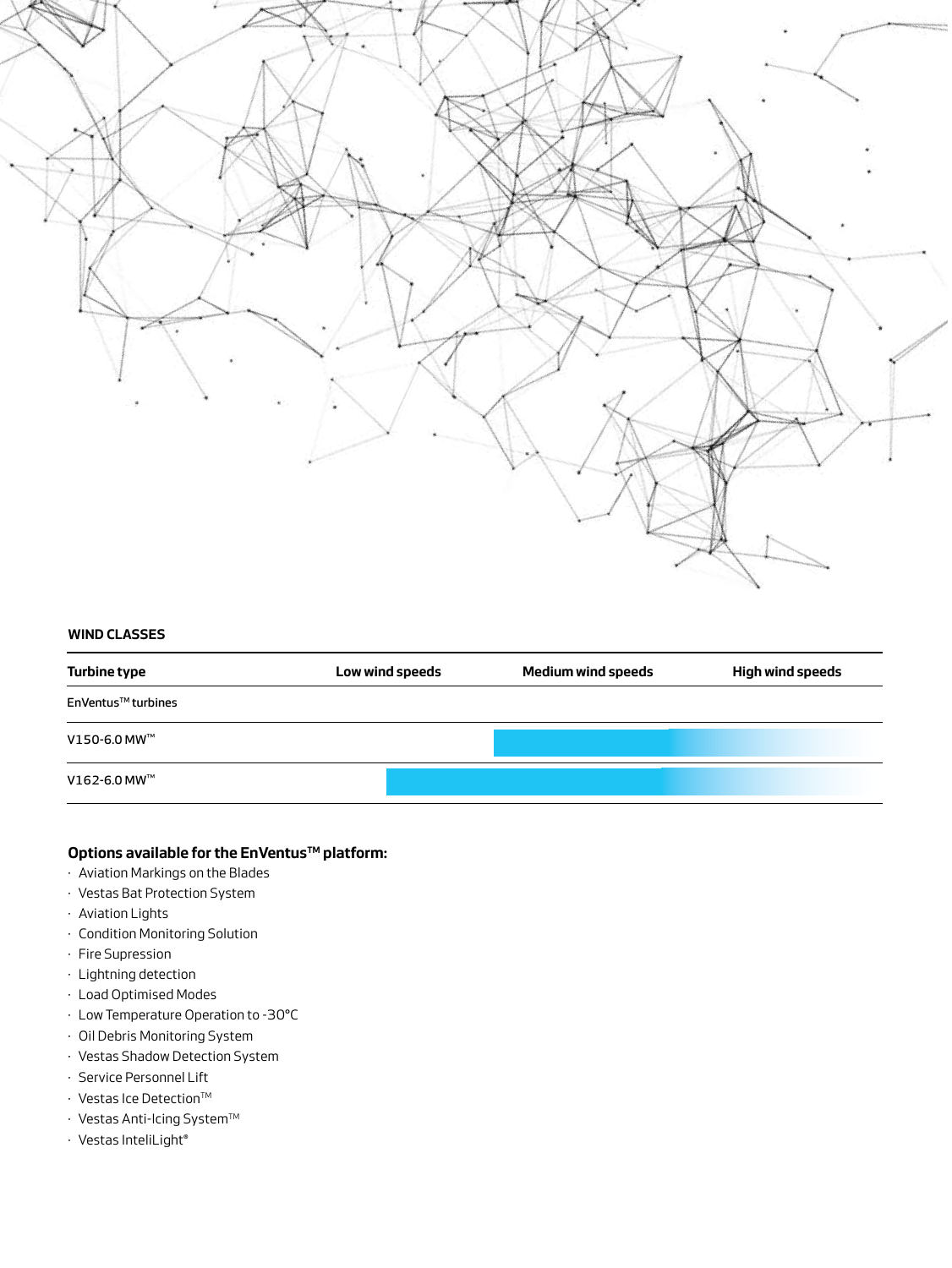# The knowledge **to control**

### **Knowledge about wind project planning is key**

When planning a wind power plant, there are a broad range of factors over its entire lifecycle that will impact its success in the long-term. These range from financing and siting, to grid requirements and the regulatory framework. One of the first and most important steps is to identify the most suitable location for your wind power plant. Vestas' siting capabilities cover all the steps from finding a site, until delivering a fully optimised power plant set up.

Using the largest weather library in the industry, site-specific met mast campaigns and advanced analytical tools, Vestas examines a broad spectrum of wind and weather data to evaluate potential sites and establish which of them can provide optimum conditions for your project. In addition, Vestas can optimise the layout of your wind power plant and the technology selection with high accuracy by implementing detailed simulations of the conditions on site and analyse their effects over the whole operating life of the plant. Put simply, it finds the optimal balance between the estimated ratio of annual revenue to operating costs over the

lifetime of your plant, to determine your project's true potential and provide a firm basis for your investment decision.

The complexity and specific requirements of grid connections vary considerably across the globe, making the optimal design of electrical components for your wind power plant essential. By identifying grid codes early in the project phase and simulating extreme operating conditions, Vestas' Electrical PreDesign provides you with an ideal way to build a grid compliant, productive and highly profitable wind power plant. It allows customised collector network cabling, substation protection and reactive power compensation, which boost the cost efficiency of your business.

#### **Advanced monitoring and real-time plant control**

All our wind turbines can benefit from VestasOnline® Business, the latest Supervisory Control and Data Acquisition (SCADA) system for wind power plants.

This flexible system includes an extensive range of monitoring and management functions to control your wind power plant.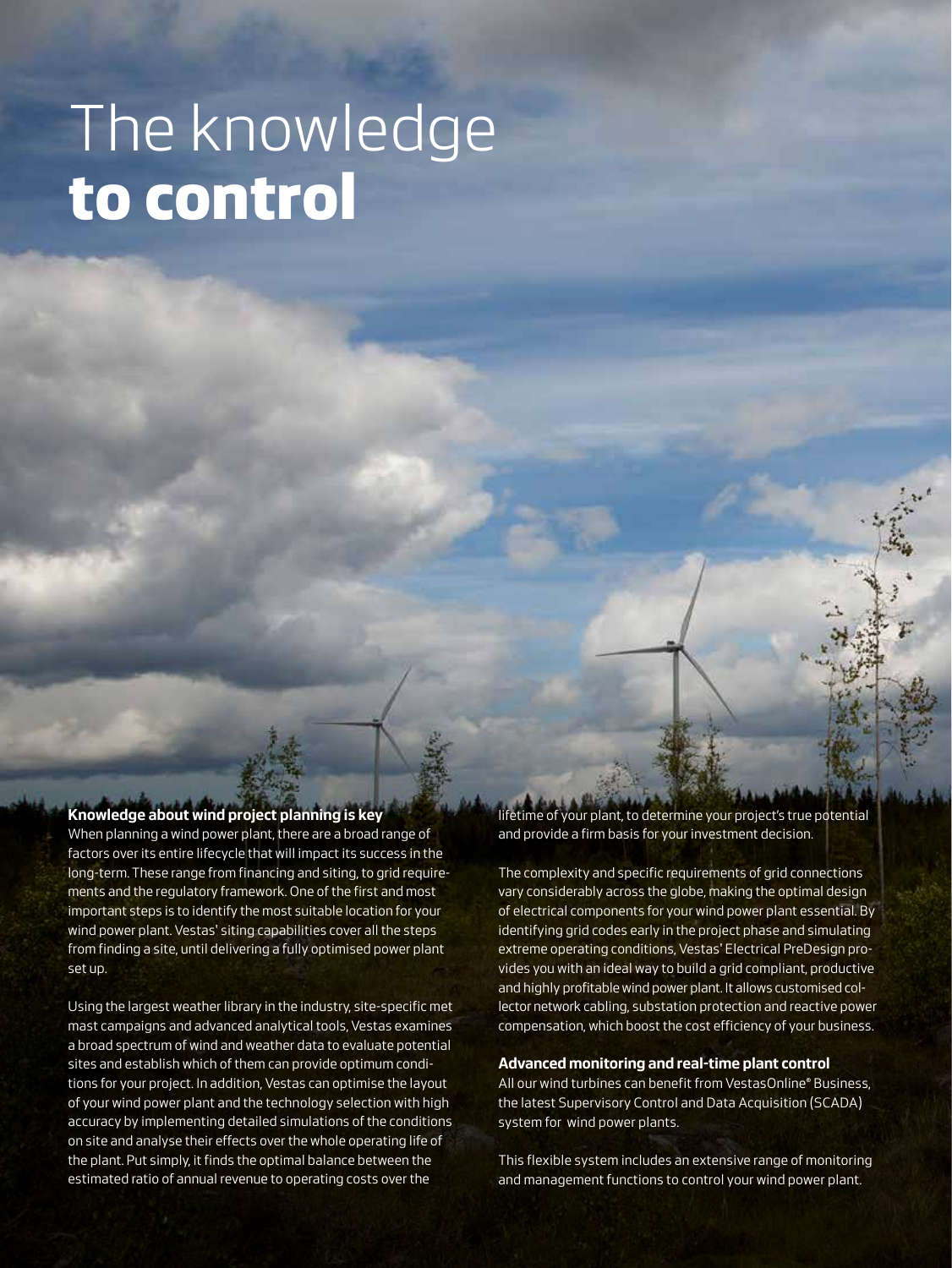VestasOnline® Business enables you to optimise production levels, monitor performance and produce detailed, tailored reports from anywhere in the world. The VestasOnline® Power Plant Controller offers scalability and fast, reliable real-time control and features customisable configuration, allowing you to implement any control concept needed to meet local grid requirements.

#### **Condition monitoring and maintenance**

Operating a large wind power plant calls for efficient management strategies to minimise downtime and operational expenses. Vestas offers 24/7 monitoring, performance reporting and predictive maintenance solutions to improve turbine performance and availability.

Vestas Condition Monitoring Solution (CMS) enables to predict the failure of components by analysing vibration signals, preventing major equipment damages and enabling to optimise the service planning according to the energy production and weather conditions.

Additionally, Vestas' Active Output Management® (AOM) provides detailed plans and long-term agreements for maintenance, online monitoring, optimisation and troubleshooting. It is possible to get a full scope contract, combining turbine technology with guaranteed time or energy-based availability performance targets, thereby creating a solid base for your power plant investment.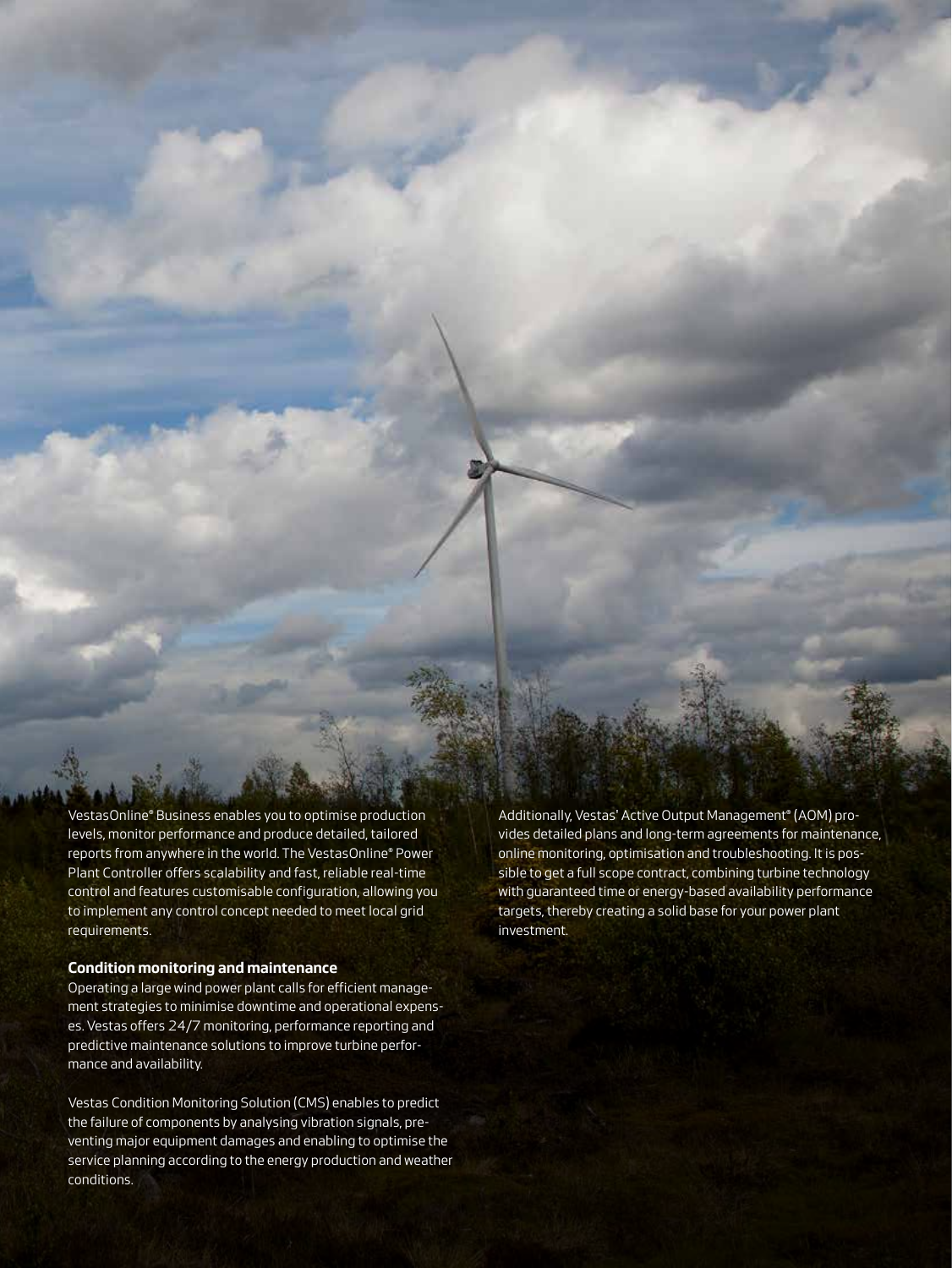# **V150-6.0 MW™ IEC S**  Facts & figures

| <b>POWER</b><br><b>REGULATION</b>                                                       | Pitch regulated with<br>variable speed                                                           |
|-----------------------------------------------------------------------------------------|--------------------------------------------------------------------------------------------------|
| <b>OPERATING DATA</b>                                                                   |                                                                                                  |
| Rated power                                                                             | 6,000kW                                                                                          |
| Cut-in wind speed                                                                       | 3m/s                                                                                             |
| Cut-out wind speed*                                                                     | 25m/s                                                                                            |
| Wind class                                                                              | <b>IECS</b>                                                                                      |
|                                                                                         | Standard operating temperature range from -20°C** to +45°C                                       |
| *High Wind Operation available as standard<br>Subject to different temperature options* |                                                                                                  |
| <b>SOUND POWER</b>                                                                      |                                                                                                  |
| Maximum                                                                                 | $104.9$ dB(A) $^{***}$                                                                           |
|                                                                                         | "Sound Optimised Modes available dependent on site and country                                   |
| <b>ROTOR</b>                                                                            |                                                                                                  |
| Rotor diameter                                                                          | 150m                                                                                             |
| Swept area                                                                              | 17,672m <sup>2</sup>                                                                             |
| Aerodynamic brake                                                                       | full blade feathering with                                                                       |
|                                                                                         | 3 pitch cylinders                                                                                |
| <b>ELECTRICAL</b>                                                                       |                                                                                                  |
| Frequency                                                                               | 50/60Hz                                                                                          |
| Converter                                                                               | full scale                                                                                       |
| <b>GEARBOX</b>                                                                          |                                                                                                  |
| Type                                                                                    | two planetary stages                                                                             |
|                                                                                         |                                                                                                  |
| <b>TOWER</b>                                                                            |                                                                                                  |
| Hub height                                                                              | 105m (IECS), 125m (IECS/DIBt S), 148m<br>(DIBt S), 155m (IEC S), 166m (DIBt S),<br>169m (DIBt S) |

#### **TURBINE OPTIONS**

- · Condition Monitoring System
- · Oil Debris Monitoring System
- · Service Personnel Lift
- · Low Temperature Operation to -30°C
- $\cdot$  Vestas Ice Detection<sup>TM</sup>
- · Vestas Anti-Icing SystemTM
- · Vestas InteliLight®
- · Vestas Shadow Detection System
- · Aviation Lights
- · Aviation Markings on the Blades
- · Fire Suppression System
- · Vestas Bat Protection System
- · Lightning Detection System
- · Load Optimised Modes

#### **ANNUAL ENERGY PRODUCTION**

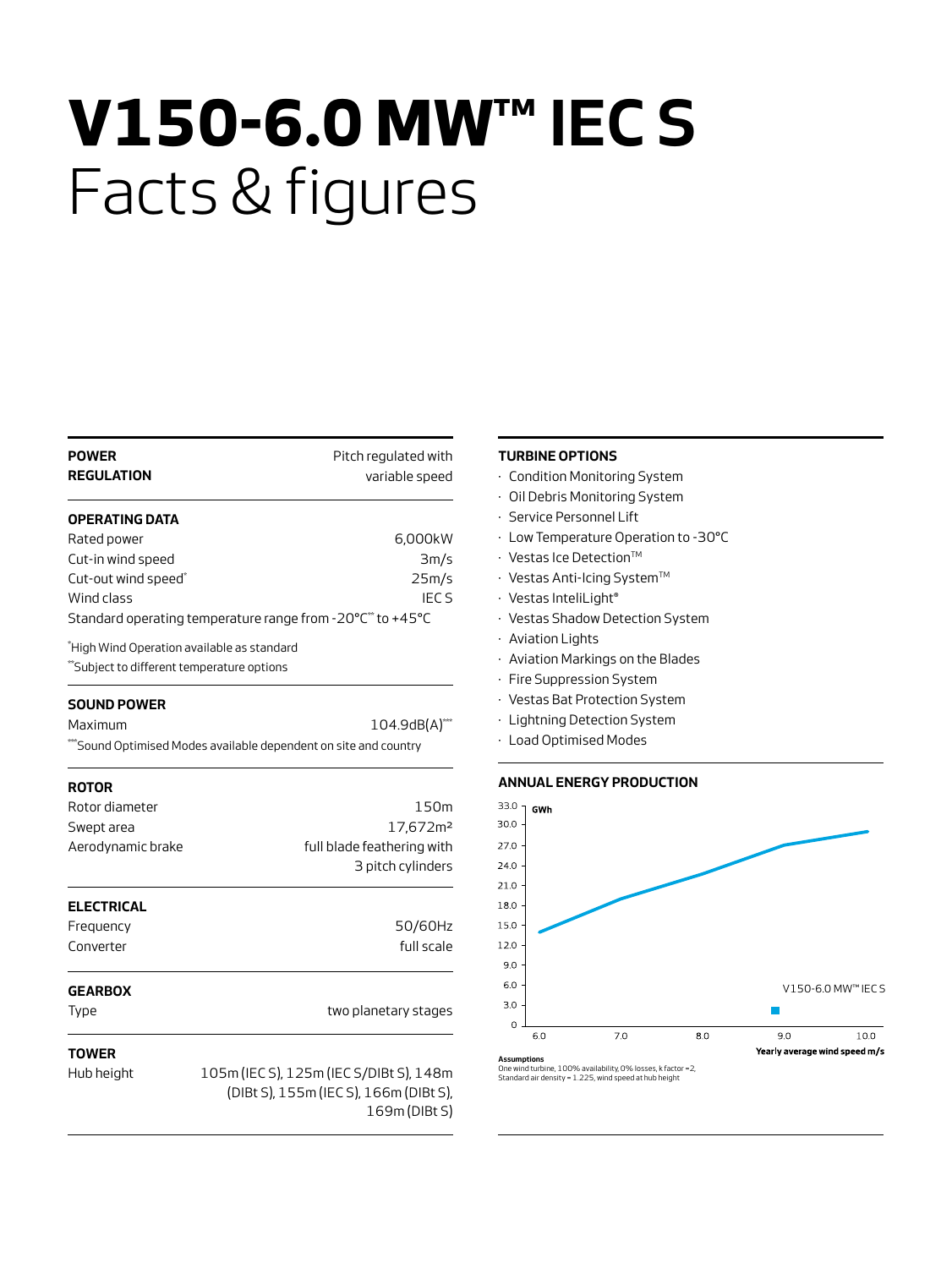# **V162-6.0 MW™ IEC S**  Facts & figures

| <b>POWER</b><br><b>REGULATION</b>                                                       | Pitch regulated with<br>variable speed                         |
|-----------------------------------------------------------------------------------------|----------------------------------------------------------------|
| OPERATING DATA                                                                          |                                                                |
| Rated power                                                                             | 6,000kW                                                        |
| Cut-in wind speed                                                                       | 3m/s                                                           |
| Cut-out wind<br>speed*                                                                  | 25m/s                                                          |
| Wind class                                                                              | <b>IECS</b>                                                    |
|                                                                                         | Standard operating temperature range from -20°C* to +45°C      |
| "High Wind Operation available as standard<br>"Subject to different temperature options |                                                                |
| <b>SOUND POWER</b>                                                                      |                                                                |
| Maximum                                                                                 | 104.3dB(A)***                                                  |
|                                                                                         | "Sound Optimised Modes available dependent on site and country |
| <b>ROTOR</b>                                                                            |                                                                |
| Rotor diameter                                                                          | 162m                                                           |
| Swept area                                                                              | 20,612m <sup>2</sup>                                           |
| Aerodynamic brake                                                                       | full blade feathering with                                     |
|                                                                                         | 3 pitch cylinders                                              |
| <b>ELECTRICAL</b>                                                                       |                                                                |
| Frequency                                                                               | 50/60Hz                                                        |
| Converter                                                                               | full scale                                                     |
| <b>GEARBOX</b>                                                                          |                                                                |
| Type                                                                                    | two planetary stages                                           |
| TOWER                                                                                   |                                                                |
| Hub height                                                                              | 119m (IEC S/DIBt S), 125m (IEC S),                             |
|                                                                                         | 149m (IEC S), 166m (IEC S), 169m (DIBt S)                      |

#### **TURBINE OPTIONS**

- · Condition Monitoring System
- · Oil Debris Monitoring System
- · Service Personnel Lift
- · Low Temperature Operation to -30°C
- $\cdot$  Vestas Ice Detection<sup>TM</sup>
- $\cdot$  Vestas Anti-Icing System<sup>TM</sup>
- · Vestas InteliLight®
- · Vestas Shadow Detection System
- · Aviation Lights
- · Aviation Markings on the Blades
- · Fire Suppression System
- · Vestas Bat Protection System
- · Lightning Detection System
- · Load Optimised Modes

#### **ANNUAL ENERGY PRODUCTION**



Standard air density = 1.225, wind speed at hub height